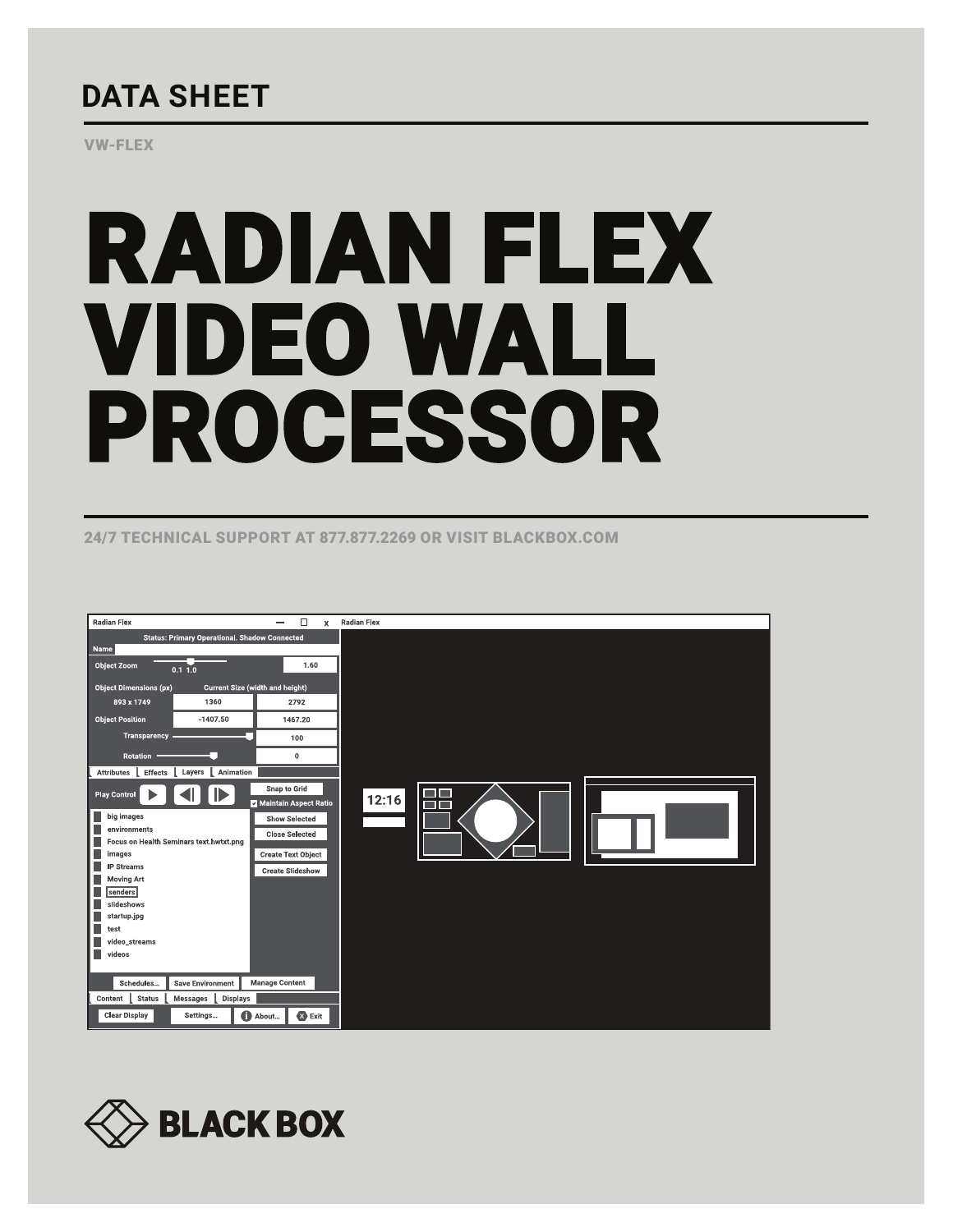## **OVERVIEW**

#### RADIAN FLEX DATA SHEET

#### **INTRODUCTION**

Radian Flex is a 100% software-based solution that offers you a flexible, scalable, futureproof video wall processing platform that's ideal for digital signage, corporate, education, and mission-critical visualization applications.

## **NEW FEATURES**

The Radian Flex Software v7.0 provides:

- § **SUPPORT FOR UP TO 80 IP VIDEO STREAMS PER COMPUTER. THIS ENABLES EXISTING HARDWARE TO MANAGE MORE SOURCES.**
- § **MILESTONE VMS SUPPORT. DISPLAY AND MANAGE MANY SOURCES WITH FEWER RADIAN FLEX LICENSES.**
- § **CENTRALIZED SOURCE CONTROL VIA A NEW TAB IN THE CONTROL PANEL ENABLES YOU TO ACCESS AND BROWSE A LIST OF ALL AVAILABLE SOURCES, CONTROL SOURCES VIA KVM, CREATE NEW RTSP STREAMS, AND OPEN BROWSER WINDOWS.**
- § **STREAMLINE CONTROL AND SIMPLIFY THE USER EXPERIENCE WITH SMARTFRAME ENHANCEMENTS. MOVE OBJECTS, MAXIMIZE USABLE SPACE, PREVIEW LAYOUTS, AND SNAP TO GRID AUTOMATICALLY.**
- § **BACKGROUND CONTENT SYNCHRONIZATION MINIMIZES DISRUPTIONS IF THE HARDWARE FAILS.**
- § **CAPTURE A STATIC IMAGE OF AN EVENT FOR LATER EXAMINATION.**
- § **DEFINE SMARTFRAME GRIDS ON A VIDEO WALL'S ENTIRE CANVAS WITHOUT DISPLAY BEZEL LIMITS.**

Radian Flex Sync offers support for dvLED displays (requires VW-FLEX-SYNC license). It features:

- § **INDUSTRY-EXCLUSIVE DVLED VIDEO WALL SUPPORT IDEAL FOR BORDERLESS LED DISPLAYS**
- § **STATE-OF-THE-ART SYNCHRONIZATION ACROSS MULTIPLE LED CONTROLLERS**
- § **SUPERIOR VISUAL EXPERIENCE WITH SMOOTH, TEAR-FREE MOTION ACROSS MULTIPLE VIDEO WALL CONTROLLERS**
- § **ELIMINATES VISUAL ISSUES ASSOCIATED WITH LATENCY**

NOTE: Upgrades and licenses require an up-to-date Maintenance Agreement. Radian Flex Sync is purchased separately and is only available with Radian Flex software version 7.0.

#### **LEGACY FEATURES**

- § **FLEXIBLE—RADIAN FLEX GIVES YOU POWERFUL, SIMPLE, AND COMPLETE CONTROL OVER CONTENT AND DISPLAY, ENABLING CLEARER COMMUNICATION AND FASTER DECISION-MAKING.**
- § **SCALABLE AND FUTUREPROOF—BECAUSE THERE'S NO HARDWARE, EXPANDING OR UPGRADING YOUR SYSTEM IS EASY AND COST-EFFECTIVE, AND THERE'S NO LIMIT ON THE RESOLUTION YOU CAN DISPLAY.**
- § **FAILSAFE—WHEN IT HAS TO WORK NO MATTER WHAT, CHOOSE THE RADIAN FLEX PRO SUITE, WHICH SUPPORTS DUAL CONTROLLERS FOR INSTANT FAILURE RECOVERY WITH ZERO DOWNTIME.**

Choose the Radian Flex that meets your needs:

- § **RADIAN FLEX STANDARD—OFFERS CORE RADIAN CAPABILITIES AND IS IDEAL FOR SIMPLE VIDEO WALL INSTALLATIONS THAT DON'T REQUIRE FAIL-SAFE OPERATION**
- § **RADIAN FLEX PRO SUITE—DESIGNED FOR MISSION-CRITICAL VISUALIZATION SYSTEMS. DUAL CONTROLLERS ENSURE FAIL-SAFE OPERATION WITHOUT ANY DOWNTIME**

Both suites include the following components:

- § **CONTROLLER SOFTWARE AND USER INTERFACE**
- § **XT HD OR UHD VIEWER DRIVES YOUR VIDEO WALL'S DISPLAY DEVICES**
- § **XD SOURCE LICENSE DELIVERS LIVE CONTENT TO YOUR WALL**

Radian Flex Pro Suite also includes the following features:

- § **FS FOR FAULT TOLERANCE: USES DUAL CONTROLLERS FOR FAIL-SAFE OPERATION AND ZERO DOWNTIME**
- § **XV LAYOUT CONTROL: SUPPORTS MULTIPLE VIDEO WALLS FROM A SINGLE SYSTEM**
- § **XC OPERATOR ALLOWS YOU TO ACCESS YOUR VIDEO WALL CONTROL SYSTEM FROM REMOTE WORKSTATION**
- § **XM KVM CONTROL ENABLES YOU TO GAIN KEYBOARD AND MOUSE CONTROL OF A REMOTE SOURCE**
- § **XA ACCESS CONTROL USER RIGHTS MANAGEMENT LICENSE**
- § **USE XS SERVICES (API) TO CONTROL YOUR RADIAN FLEX SYSTEM FROM EXTERNAL APPLICATIONS AND DEVICES, SUCH AS TABLETS, SMARTPHONES, AMX, CRESTRON AND OTHER CONTROL SYSTEMS**

Optional on both Radian Flex and Radian Flex Pro is Radian xCast software. It enables users in different locations to share live feeds and other content, making it ideal for large, multi-site organizations.

## COMPARISON CHART

| <b>FEATURE COMPARISON CHART</b> |                                    |                                    |
|---------------------------------|------------------------------------|------------------------------------|
| <b>FEATURE</b>                  | <b>RADIAN FLEX STANDARD</b>        | <b>RADIAN FLEX PRO SUITE</b>       |
| <b>ANIMATION</b>                | <b>INCLUDED</b>                    | <b>INCLUDED</b>                    |
| <b>CONTENT MANIPULATION</b>     | <b>INCLUDED</b>                    | <b>INCLUDED</b>                    |
| <b>SCHEDULE AND RESTORE</b>     | <b>INCLUDED</b>                    | <b>INCLUDED</b>                    |
| <b>SLIDE SHOW</b>               | <b>INCLUDED</b>                    | <b>INCLUDED</b>                    |
| <b>SMARTFRAME</b>               | <b>INCLUDED</b>                    | <b>INCLUDED</b>                    |
| <b>VIDEO ENGINE</b>             | <b>INCLUDED</b>                    | <b>INCLUDED</b>                    |
| <b>FAULT TOLERANCE</b>          | NOT INCLUDED, PURCHASED SEPARATELY | <b>INCLUDED</b>                    |
| <b>LAYOUT CONTROL</b>           | NOT INCLUDED, PURCHASED SEPARATELY | <b>INCLUDED</b>                    |
| <b>XM KVM CONTROL</b>           | NOT INCLUDED, PURCHASED SEPARATELY | <b>INCLUDED</b>                    |
| XS SERVICES (API)               | NOT INCLUDED, PURCHASED SEPARATELY | <b>INCLUDED</b>                    |
| <b>DVLED DISPLAYS SUPPORT</b>   | NOT INCLUDED, PURCHASED SEPARATELY | NOT INCLUDED, PURCHASED SEPARATELY |

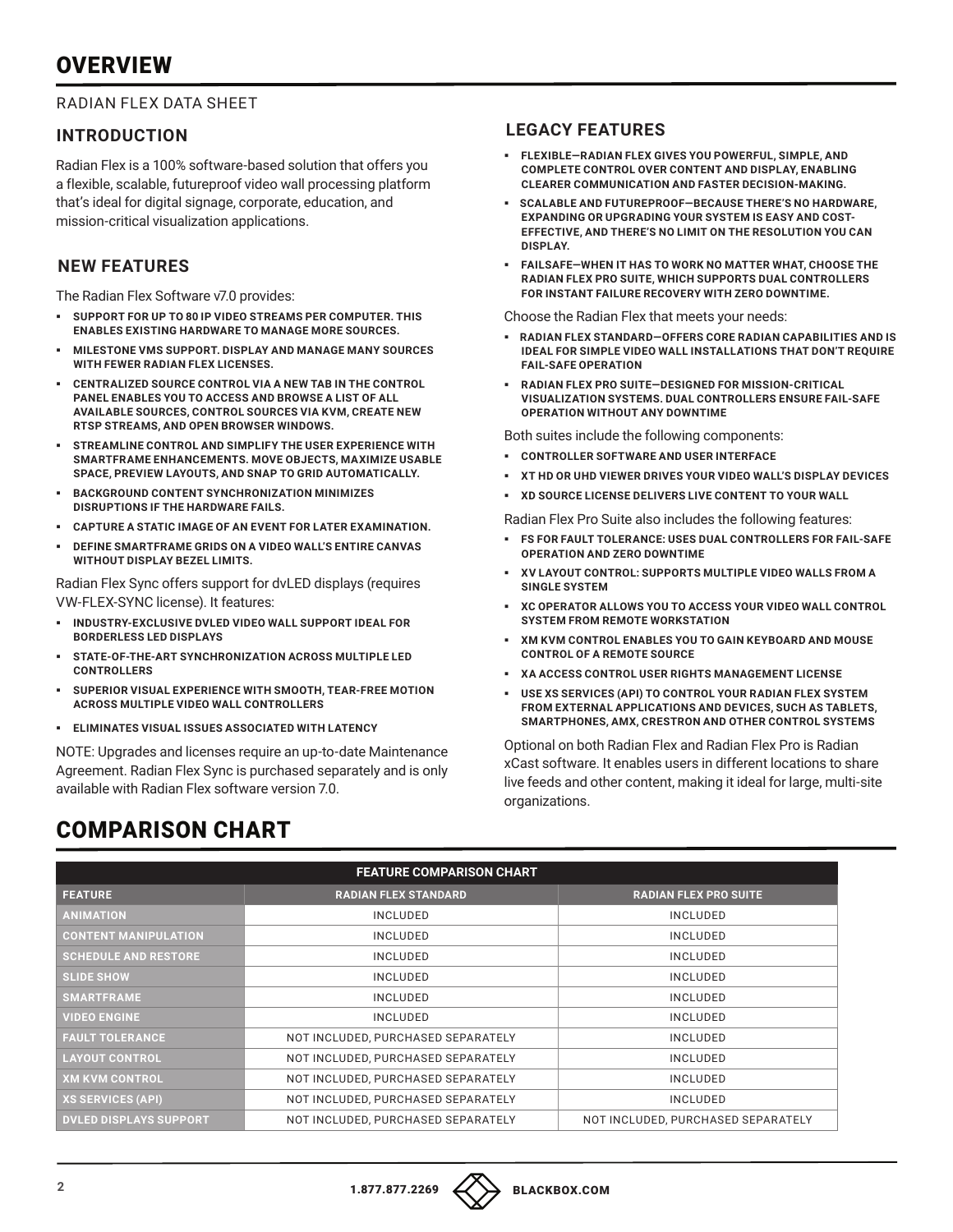## SYSTEM REQUIREMENTS

#### RADIAN FLEX AND RADIAN FLEX PRO CONTROLLER SOFTWARE

| SYSTEM REQUIREMENTS FOR RADIAN FLEX AND RADIAN FLEX PRO CONTROLLER SOFTWARE |                                                                                                                         |
|-----------------------------------------------------------------------------|-------------------------------------------------------------------------------------------------------------------------|
| <b>OPERATING SYSTEM</b>                                                     | Windows 7 or later, 64 bit                                                                                              |
| <b>ETHERNET</b>                                                             | Gigabit                                                                                                                 |
| <b>MINIMUM</b>                                                              | CPU: Dual core 2 GHz, 2 GB RAM<br>GPU: NVIDIA® x40. AMD® HD3xxx, or Intel® HD2000                                       |
| <b>RECOMMENDED:</b>                                                         | CPU: Intel fourth-generation (Haswell) or newer i5,<br>2.5 GHz or better, 4 GB dual channel RAM;<br>GPU: NVIDIA GTX1050 |
| <b>MONITOR AND GRAPHICS</b><br><b>ADAPTER:</b>                              | Vertical resolution of at least 900 pixels; wide format display is recommended; 1920x1080 pixels or larger preferred.   |
| <b>STORAGE:</b>                                                             | At least 20 GB free storage plus more for stored content                                                                |

## RADIAN XT VIEWER SOFTWARE

| <b>SYSTEM REQUIREMENTS FOR XT VIEWER</b> |                                                                                                                                                                            |
|------------------------------------------|----------------------------------------------------------------------------------------------------------------------------------------------------------------------------|
| <b>OPERATING SYSTEM</b>                  | Windows 7, 8.1, or later                                                                                                                                                   |
| <b>ETHERNET</b>                          | Gigabit                                                                                                                                                                    |
| <b>MINIMUM</b>                           | CPU: Dual core 2 GHz, 2 GB RAM<br>GPU: NVIDIA® x40. AMD® HD3xxx, or Intel® HD2000                                                                                          |
| <b>RECOMMENDED:</b>                      | CPU: Intel fourth-generation (Haswell) or newer i5,<br>2.5 GHz or better, 4 GB dual channel RAM<br>GPU: NVIDIA Quadro P2000 or better, 2 GB or more dedicated graphics RAM |
| <b>STORAGE:</b>                          | At least 20 GB free storage plus more for stored content                                                                                                                   |

CAUTION:

Radian Flex doesn't support daisy-chained displays.

Radian Flex's wake-on-LAN features will not function on Intel Pro-enabled CPUs.

## RADIAN XD SOURCE SOFTWARE

NOTE: Radian Xd Source software includes three components: Sender, Streamer and IP Streams

| <b>SYSTEM REQUIREMENTS FOR XT VIEWER</b> |                                                                                                                              |
|------------------------------------------|------------------------------------------------------------------------------------------------------------------------------|
| <b>SENDER</b>                            |                                                                                                                              |
| <b>OPERATING SYSTEM</b>                  | Windows 7 or later, OSX with Java 1.8 or later, or Linux with Java 1.8 or later. Virtual machine environments may be used    |
| <b>ETHERNET</b>                          | 100Mb or 802.11N wireless                                                                                                    |
| <b>MINIMUM</b>                           | CPU: Dual core 2 GHz, 2 GB RAM<br>GPU: NVIDIA x30 or Intel HD4600                                                            |
| <b>RECOMMENDED:</b>                      | CPU: Intel fourth-generation (Haswell) or newer i5, 2.5 GHz or better, 4 GB dual channel RAM;<br>GPU: NVIDIA GTX1050         |
| <b>STREAMER</b>                          |                                                                                                                              |
| <b>OPERATING SYSTEM</b>                  | Windows 7 or later, 64 bit                                                                                                   |
| <b>ETHERNET</b>                          | Gigabit                                                                                                                      |
| <b>MINIMUM</b>                           | CPU: Dual core, 2 GB RAM<br>NVIDIA® x40, AMD® HD3xxx, or Intel® HD2000                                                       |
| <b>RECOMMENDED:</b>                      | CPU: Intel fourth-generation (Haswell) or newer i5, 2.5 GHz or better, 4 GB dual channel RAM;<br>GPU: NVIDIA GTX1050         |
| <b>IP STREAMS</b>                        |                                                                                                                              |
| <b>OPERATING SYSTEM</b>                  | Windows 7 or later, 64 bit, .NET 4.6.1                                                                                       |
| <b>ETHERNET</b>                          | 1 Gbps                                                                                                                       |
| <b>RECOMMENDED</b>                       | CPU: Intel fifth-generation (Broadwell) or newer i7, 3.3 GHz or better, 16GB or more of main memory<br>GPU: HD Graphics 6000 |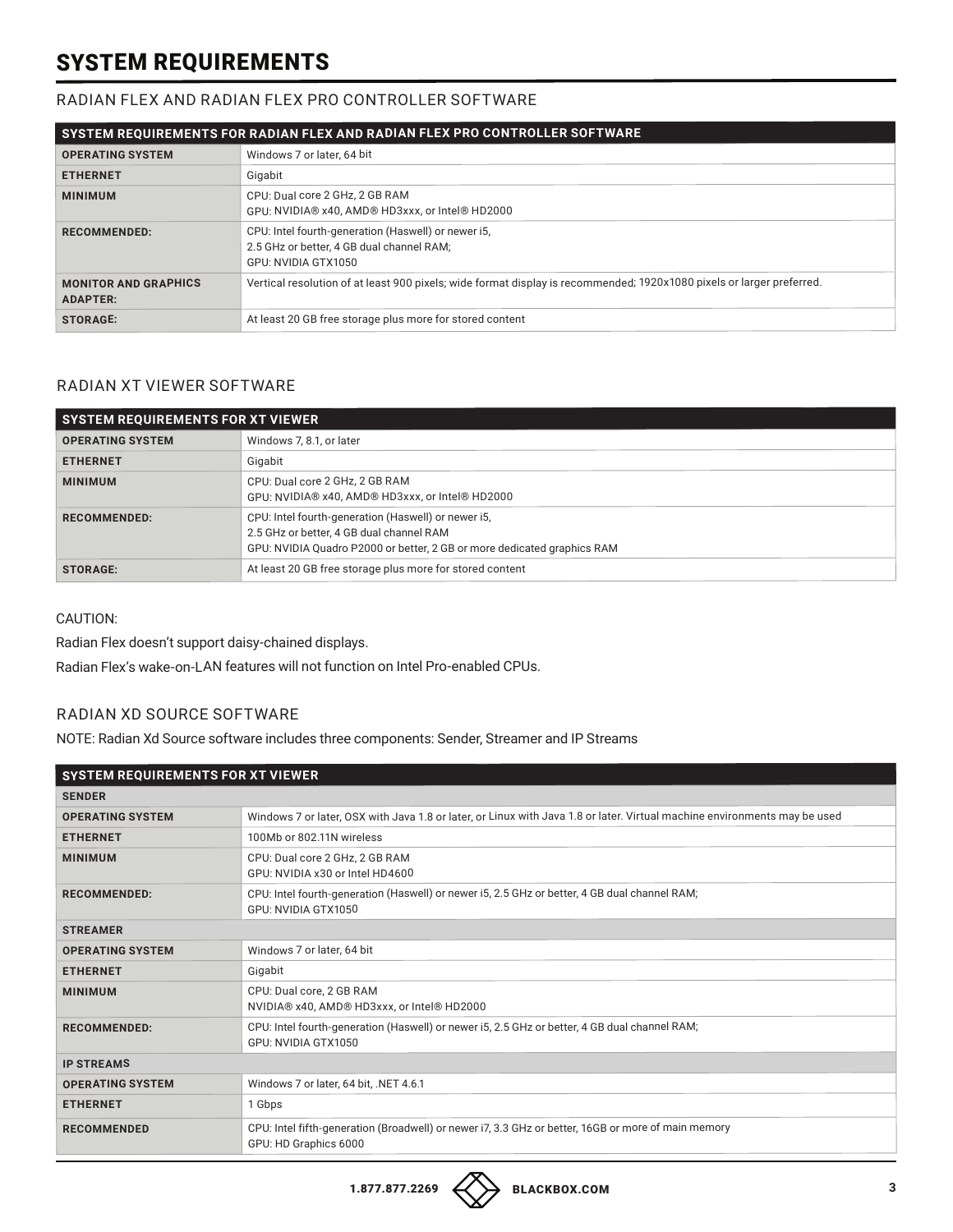## SYSTEM REQUIREMENTS

#### RADIAN XC OPERATOR SOFTWARE

| SYSTEM REQUIREMENTS FOR XC OPERATOR SOFTWARE |                                                                                                   |
|----------------------------------------------|---------------------------------------------------------------------------------------------------|
| <b>OPERATING SYSTEM</b>                      | Windows 7 or later, OSX with Java 1.8 or later, or Linux with Java 1.8 or later                   |
| <b>ETHERNET</b>                              | 100 Mb or 802.11N (or better) wireless                                                            |
| <b>MINIMUM</b>                               | CPU: Dual core. 2 GB RAM:                                                                         |
| <b>RECOMMENDED:</b>                          | CPU Dual core or more cores, 2.5 GHz or better, 2 GB<br>RAM; Ethernet: 1 Gbps or 802.11N wireless |

#### RADIAN XCAST SOFTWARE

| <b>SYSTEM REQUIREMENTS FOR XCAST SOFTWARE</b> |                                                                                                           |
|-----------------------------------------------|-----------------------------------------------------------------------------------------------------------|
| <b>OPERATING SYSTEM</b>                       | Windows 7 or later (64 bit)                                                                               |
| <b>ETHERNET</b>                               | Gigabit                                                                                                   |
| <b>MINIMUM</b>                                | CPU: Dual core 2 GHz, 4 GB RA                                                                             |
| <b>RECOMMENDED:</b>                           | CPU: Intel i5 3.3 GHz, 16 GB dual channel RAM,<br>GPU: Discrete or embedded graphics controller required. |

## KEY NODE SOFTWARE

| SYSTEM REQUIREMENTS FOR KEY NODE SOFTWARE |                                                                                                     |
|-------------------------------------------|-----------------------------------------------------------------------------------------------------|
| <b>OPERATING SYSTEM</b>                   | Windows 7 or later                                                                                  |
| <b>ETHERNET</b>                           | Gigabit                                                                                             |
| <b>MINIMUM</b>                            | CPU: Dual core 2 GHz or faster, 2 GB RAM<br>GPU: Discrete or embedded graphics controller required. |
| <b>RECOMMENDED:</b>                       | CPU: Quad core, 2 GHz or faster                                                                     |
| <b>GRAPHICS CONTROLLER</b>                | Discrete or embedded graphics controller required.                                                  |
| <b>MONITOR AND GRAPHICS ADAPTER:</b>      | Vertical resolution of at least 800 pixels                                                          |

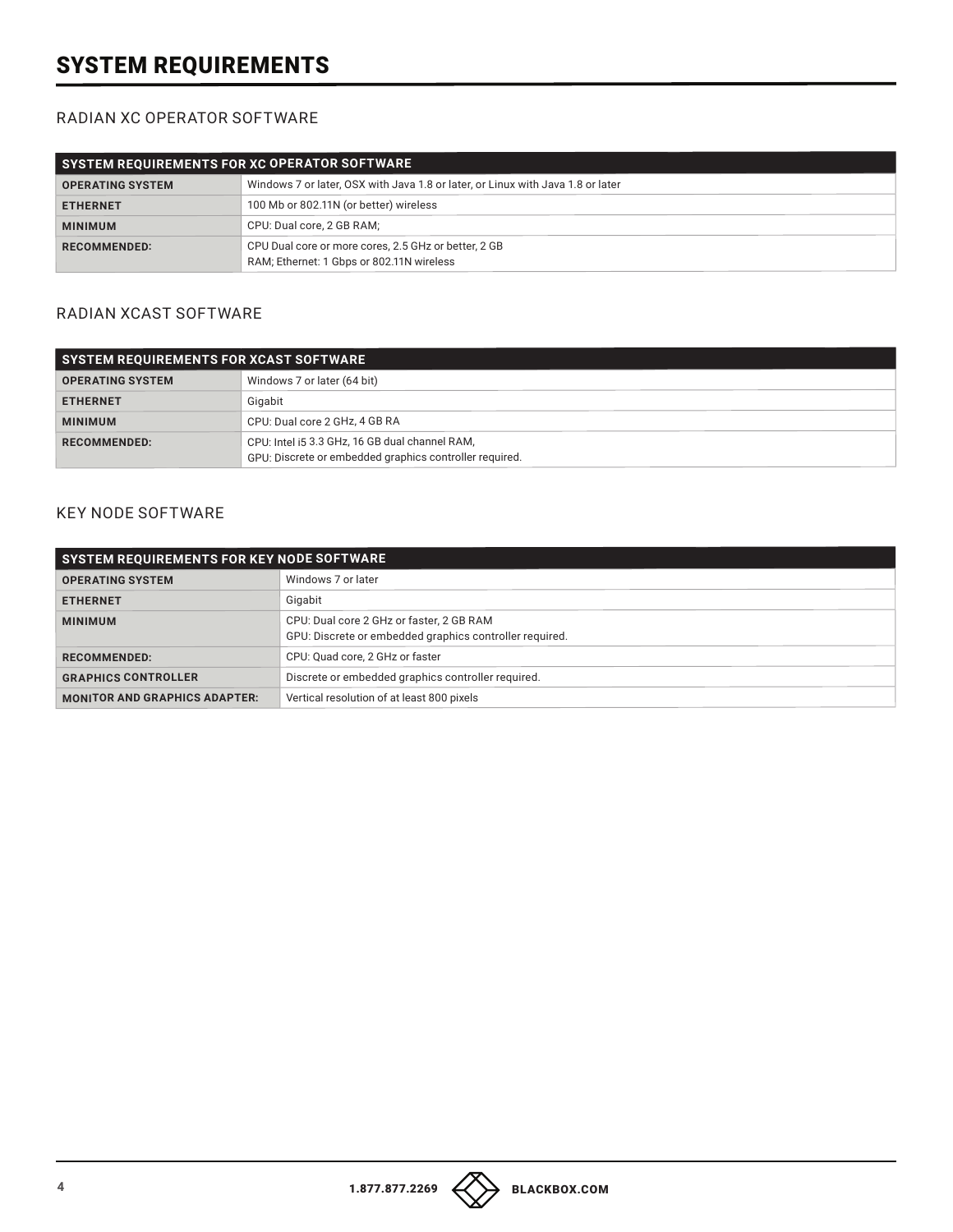## SYSTEM REQUIREMENTS

#### NETWORK SWITCH REQUIREMENTS

| <b>SYSTEM REQUIREMENTS FOR NETWORK SWITCH</b> |                                                                                              |
|-----------------------------------------------|----------------------------------------------------------------------------------------------|
| <b>ETHERNET</b>                               | Non-blocking Gigabit Ethernet (all ports run at full wire speed with no packet loss).        |
| <b>PROTOCOLS</b>                              | The Gigabit Ethernet switch should support the following IGMP protocols:                     |
|                                               | • IGMP Snooping                                                                              |
|                                               | · IGMP Ouerier                                                                               |
|                                               | · IGMP Immediate-Leave (Fast-Leave)                                                          |
|                                               | If using multiple switches, use an inter-switch (stacking) link                              |
| <b>RECOMMENDED</b>                            | Managed Layer 2 switch recommended.                                                          |
|                                               | Dedicated switch or a dedicated VLAN if VLANs are in use                                     |
| <b>NOT RECOMMENDED:</b>                       | Switches from Extreme Networks are not recommended because they have known imcompatibilities |

NOTE: Radian Flex Pro Suite Controller, Radian Flex Standard Controller, Key node computer, Radian Xd Viewer computers, and computers for Radian Xd Source streamers and IP Streams should be on the same subnet. It is acceptable to use two (or more) NICs to connect to multiple networks if needed.

NOTE: "Minimum" specs are the minimum necessary to have Radian Flex function. These may or may not suit your needs. "Recommended" specs represent a typical Radian Flex system with HD video playback up to 1080p. CPU or GPU intensive applications running on Radian Xd Source software increase the performance requirements of your hardware.

To learn more about designing a Radian Flex video wall or distributed visualization system tailored to your needs, contact Black Box Technical Support at 877-877-2269 or info@blackbox.com Please include in your message where the system is being installed and details about the desired functionality.

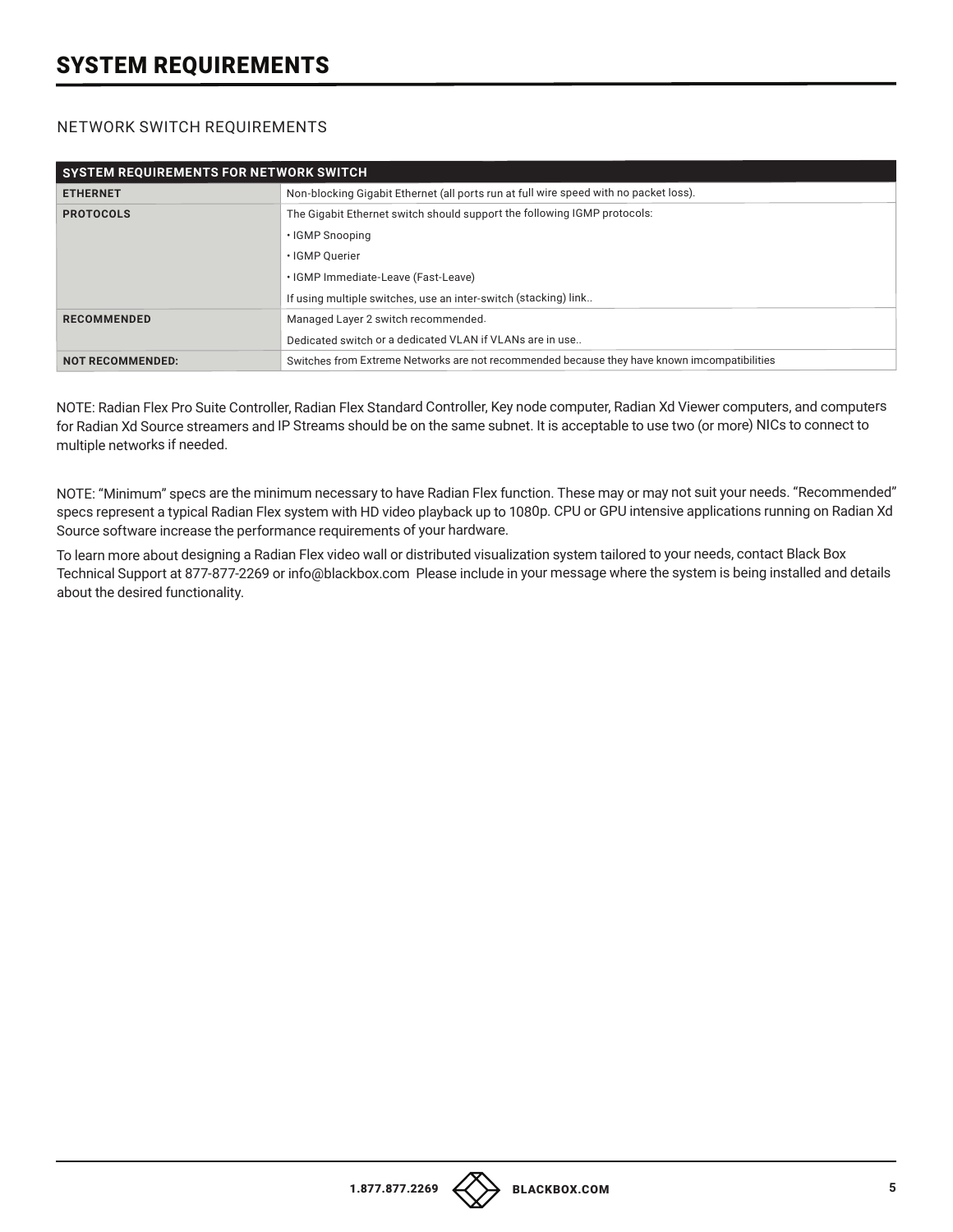## APPLICATION EXAMPLE